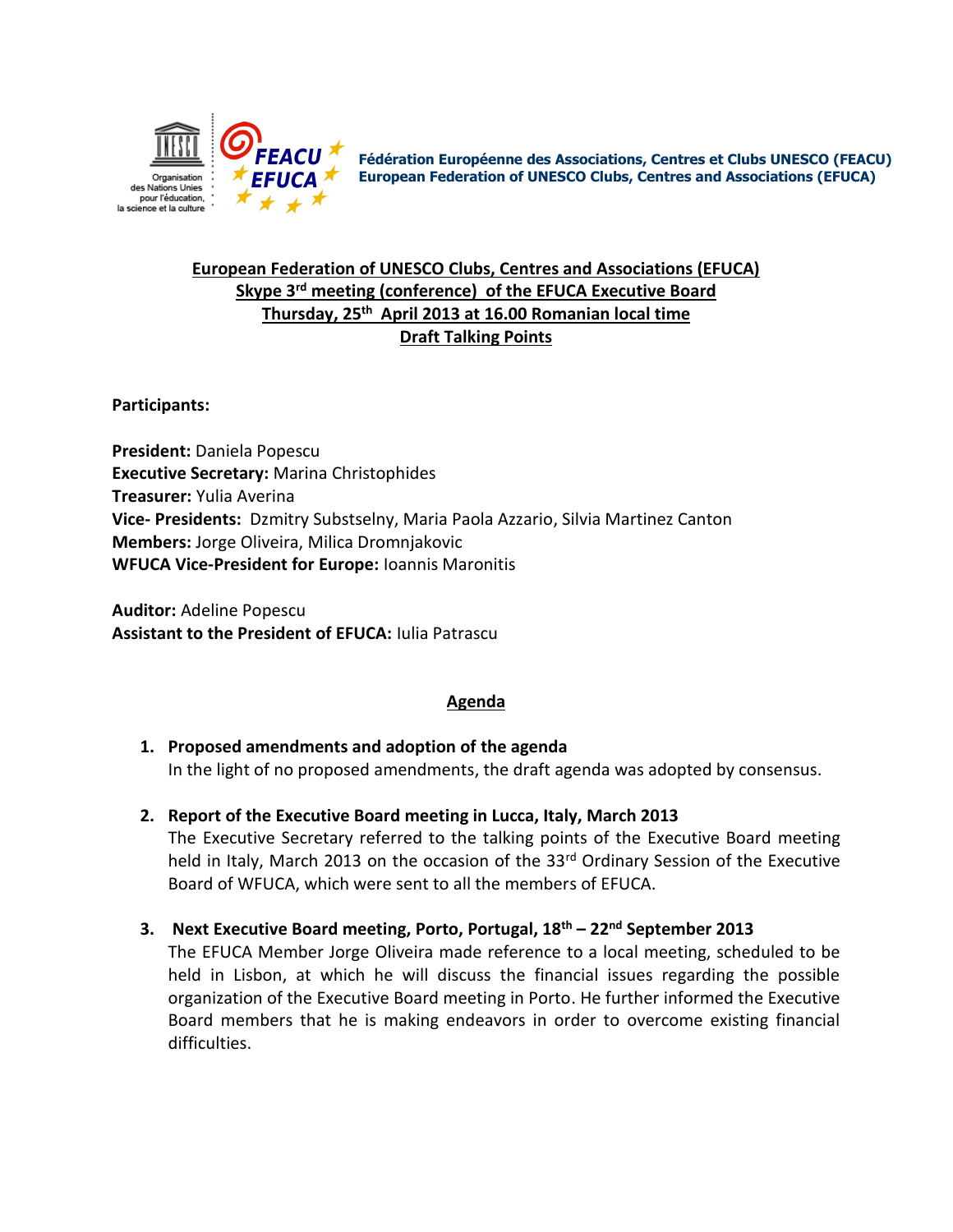#### **4. Organizational issues online form**

The Executive Secretary made reference to the online questionnaire, sent to all the members of EFUCA in order to receive response and feedback on their activities and proposals for future action plan.

The responses of the thirteen countries include the following proposals for future activities:

- the organization of training programs on leadership, on compacting unemployment for all, and on environmental/ ecological issues,
- the organization of more exchange programs on youth,
- the dissemination of information through brochures, newsletters, and magazines,
- the organization of activities based on UNESCO's ideals,
- the promotion of UNESCO's priorities on the culture of peace,
- the admission of new members,
- the organization of cultural events on Arts and on the Cultural Heritage,
- the focusing on rules and regulations,
- the research for new funding opportunities for various program within UNESCO ideals,
- the closer cooperation between members,
- the promotion of joint programs between members,
- the promotion of intercultural dialogue,
- identifying and supporting members' initiatives,
- further online information and communication regarding members' activities.

## **5. Website**

The Vice- President Dzmitry Substselny, informed the participant members that he is working on the updating of EFUCA's webiste.

## **6. Proposals for the Intermediary Congress in 2014**

The Executive Secretary informed the participants for proposals received regarding the possible organization of the Intermediary Congress in 2014. She referred to the interest expressed by the UNESCO Center of Andalucia (Granada, Spain) in collaboration with the UNESCO Club of Melilia and by the UNESCO Center of Torino, Italy.

The Vice- President Maria Paola Azzario informed the Executive Board members regarding the organization plan of the UNESCO Center in Torino and the proposed theme: "Women's contribution to the development with the participation of experts and work groups about: formation, work and violence".